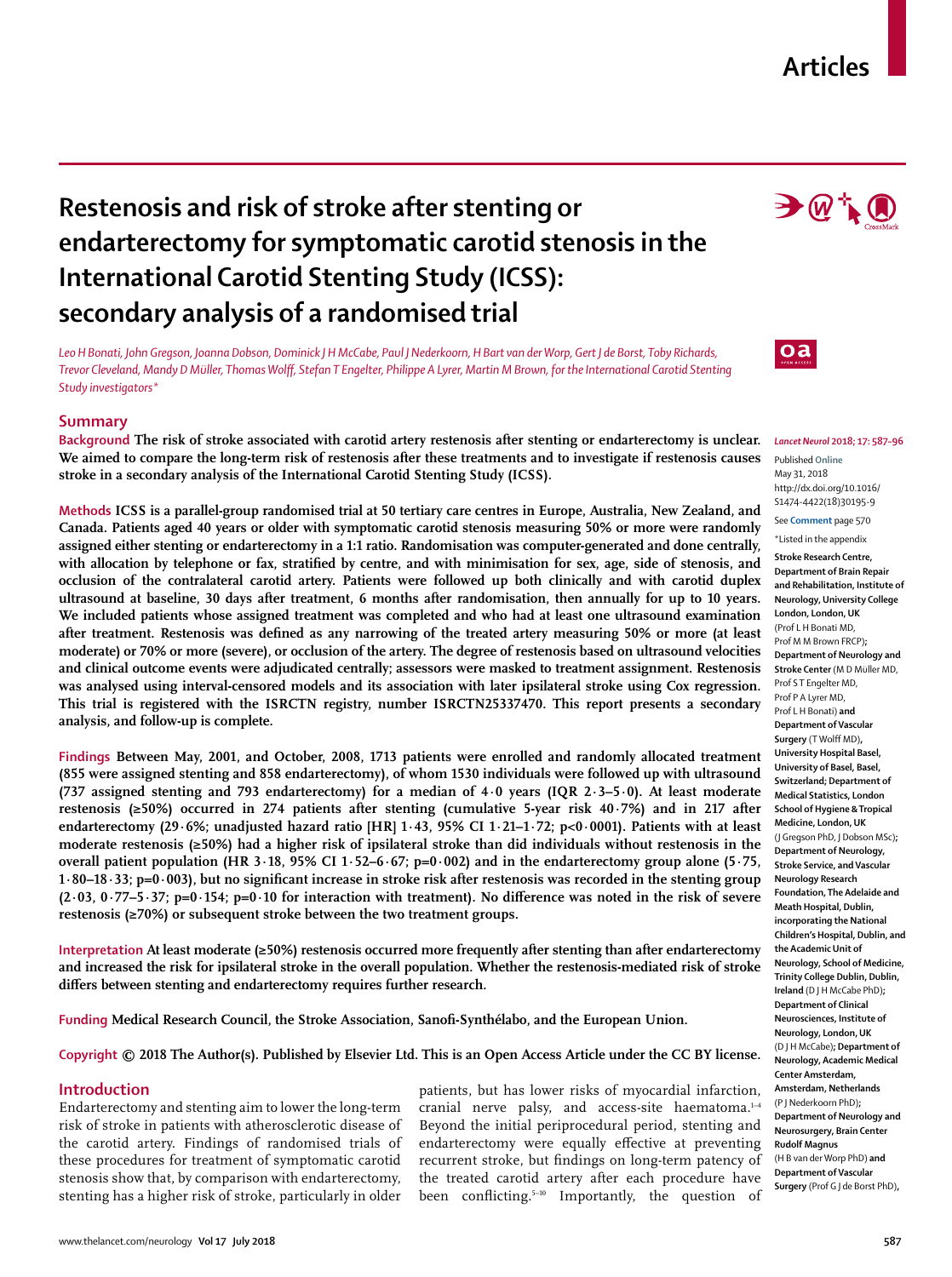**University Medical Center Utrecht, Utrecht, Netherlands; Division of Surgery and Interventional Science, University College London, London, UK**  (Prof T Richards FRCS)**; Sheffield Vascular Institute, Sheffield Teaching Hospitals NHS Foundation Trust, Sheffield, UK**  (T Cleveland FRCR)**; and Neurorehabilitation Unit, University Center for Medicine of Aging and Rehabilitation, Felix Platter Hospital, Basel, Switzerland** (Prof S T Engelter)

Correspondence to: Prof Martin M Brown, Box 6, The National Hospital for Neurology and Neurosurgery, London WC1N 3BG, UK **martin.brown@ucl.ac.uk**

See **Online** for appendix

#### **Research in context**

#### **Evidence before this study**

We searched the Cochrane Stroke Group Trials Register, the Cochrane Central Register of Controlled Trials, MEDLINE, Embase, and Science Citation Index up to April, 2016, for randomised controlled trials published in the English language comparing carotid artery stenting versus carotid endarterectomy in patients with symptomatic or asymptomatic carotid stenosis. Only trials using primary carotid stenting in their endovascular treatment group—ie, with routine placement of a stent—were included. We compared the odds of at least moderate (≥50% narrowing of the lumen) carotid restenosis or occlusion, and of severe (≥70%) restenosis or occlusion. The trials used different ultrasound criteria to measure stenosis severity. Eight trials have reported severe (≥70%) restenosis, three of which additionally reported at least moderate (≥50%) restenosis. Only one trial showed a significantly increased incidence of severe (≥70%) restenosis after stenting than after endarterectomy, whereas in the other seven trials no difference was noted. At least moderate (≥50%) restenosis occurred significantly more often after stenting than after endarterectomy in two trials (one of which was very small), whereas in another very small trial no difference was noted. In a systematic review, the presence of severe (≥70%) carotid restenosis or occlusion increased the risk of stroke after endarterectomy but not after stenting. However, whether stroke risk is already increased at lower degrees of restenosis (ie, ≥50%) remained unclear.

#### **Added value of this study**

The International Carotid Stenting Study (ICSS) is the largest randomised trial reporting long-term restenosis of various severity and subsequent risks of stroke after stenting versus endarterectomy for treatment of symptomatic carotid stenosis. The results of the current analysis show that moderate or higher (≥50%) restenosis is significantly more frequent after stenting compared with endarterectomy, but severe (≥70%) restenosis rates did not differ. These findings accord with previous data. ICSS is the first trial to show that the presence of at least moderate (≥50%) restenosis increases the risk for subsequent ipsilateral stroke and for stroke in any territory. This increased stroke risk was only significant in the endarterectomy group.

#### **Implications of all the available evidence**

Carotid artery stenting is associated with a higher long-term risk for moderate or higher restenosis (leading to 50% or more luminal narrowing) than is endarterectomy. Carotid restenosis increases the risk for stroke, but this risk gain might be more pronounced after endarterectomy than after stenting. Further evidence is needed to assess the usefulness of regular follow-up of patients after carotid revascularisation with duplex ultrasound and to ascertain whether repeat revascularisation is beneficial in those with restenosis.

whether residual or recurrent stenosis after treatment increases the risk of recurrent stroke has not been answered definitively.

The International Carotid Stenting Study (ICSS) is the largest randomised trial to date comparing stenting with endarterectomy for symptomatic carotid stenosis. We previously reported results up to 10 years after randomisation, which showed that each procedure was equally effective at preventing fatal or disabling stroke the primary outcome measure of the trial.<sup>9</sup> Moreover, we reported no difference in the long-term risk of severe (≥70%) restenosis after either procedure.

For the **protocol** see http://www.cavatas.com

The aims of this prespecified secondary analysis of ICSS were to quantify the long-term risk of at least moderate (≥50%) restenosis up to 10 years after randomisation, to ascertain whether restenosis predisposed to a higher risk of subsequent stroke after either procedure, and to investigate the risk factors predisposing to restenosis. We postulated that moderate or higher (≥50%) restenosis would be more frequent after stenting than endarterectomy and might predispose to a higher risk of recurrent stroke during long-term follow-up.

#### **Methods**

#### **Participants**

ICSS included patients with carotid stenosis associated with ipsilateral transient ischaemic attack or stroke symptoms within the 12 months before inclusion. We recruited patients from 50 tertiary care centres in Europe, Australia, New Zealand, and Canada (appendix). The trial was approved by the Northwest Multicentre Research Ethics Committee in the UK. Individual participating centres also obtained site-specific approval from their local research ethics committees. All patients provided written informed consent to participate in the trial before randomisation. Details on centre requirements, patients' eligibility criteria, randomisation, and treatment have been published previously.<sup>3,9,11</sup> The trial [protocol](http://www.cavatas.com) is available on the trial website.

#### **Randomisation and masking**

In brief, patients aged 40 years or older with symptomatic atherosclerotic carotid stenosis (≥50% diameter reduction), who were judged by local investigators equally suited for both treatments, were randomly assigned to treatment by stenting or endarterectomy in a 1:1 ratio. Randomisation was done by telephone or fax using a computerised service provided by the Oxford Clinical Trials Service Unit, which was not involved in other aspects of the trial. Randomisation was stratified by centre and was minimised for sex, age, side of stenosis, and occlusion of the contralateral carotid artery. Patients and investigators were aware of the treatment assignment.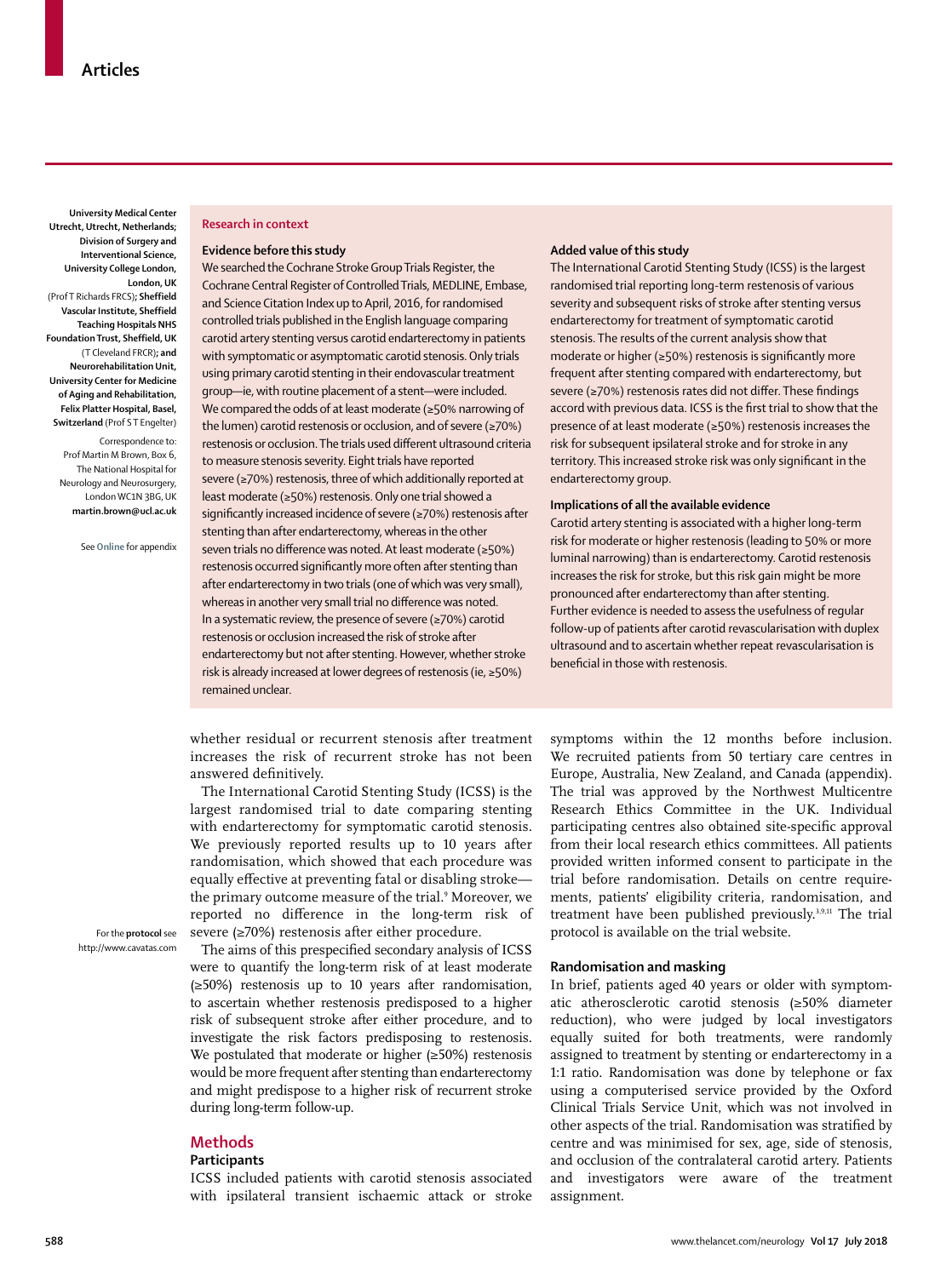Carotid imaging was done before randomisation to confirm the diagnosis of stenosis measuring 50% or more. The diagnosis was made by either selective digital subtraction angiography or concordant findings on extracranial carotid duplex ultrasound and non-invasive angiography (magnetic resonance angiography [MRA] or computed tomography angiography [CTA]). The interventionist used their discretion to choose stents and cerebral protection devices, but they had to be CE-marked and approved by the Trial Steering Committee. Surgeons could do either standard or eversion endarterectomy, under local or general anaesthesia, with or without the use of shunts or patches. We judged stenting complete when a stent was placed across the stenosis, and we deemed endarterectomy complete when the plaque was removed and the arteriotomy wound closed. All patients received medical care including antiplatelet therapy or anticoagulation, if indicated, and control of vascular risk factors.

We followed up patients at 30 days after treatment then at 6 months after randomisation and annually thereafter. The duration of follow-up was initially planned for 5 years but was extended to 10 years after randomisation in patients able and willing to continue.

The protocol specified that carotid duplex ultrasound was to be done at every follow-up visit. Peak systolic velocities in the common carotid artery and internal carotid artery, and end diastolic velocity in the internal carotid artery were recorded on duplex ultrasound and reported to the central trial office. One investigator (LHB)—who was masked to treatment allocation and date of follow-up—graded stenosis according to predefined criteria that equate well with stenosis severity measured on catheter angiography, using the North American Symptomatic Carotid Endarterectomy Trial (NASCET) method of estimating stenosis.12 To quantify the severity of stenosis, we used a cutoff for peak systolic velocity in the internal carotid artery greater than 1·3 m/s for at least moderate (≥50%) stenosis and greater than  $2 \cdot 1 \text{ m/s}$  for severe ( $\geq 70\%$ ) stenosis. We also considered the end diastolic velocity in the internal carotid artery and the ratio of peak systolic velocities in the internal carotid artery to the common carotid artery (appendix).13 No correction was made for the presence of a stent when measuring stenosis, based on the results of a study of a subset of patients treated with stents in ICSS, which showed similar estimates of stenosis severity from simultaneous CTA and duplex ultrasound examinations.14 Ultrasound velocity measurements were not available from a few study centres; in these cases, we used the percentage stenosis reported by the local ultrasonographer and investigator. Additional carotid ultrasound and other imaging studies (eg, MRA or CTA) could be done if needed outside the regular follow-up intervals—eg, if patients had recurrent cerebrovascular events. In these cases, the same investigator (LHB) quantified the degree of stenosis by the NASCET method and these results were also included in the present analysis.

#### **Outcomes**

The primary outcome of ICSS was fatal or disabling stroke, and this outcome has been reported previously.<sup>9</sup> The protocol of ICSS specified stenosis greater than 70% or occlusion during follow-up as a secondary outcome measure. For this study, we defined moderate or higher (≥50%) restenosis as stenosis of the treated carotid artery measuring 50% or greater, including occlusion, seen at any time during follow-up after completion of treatment. We defined severe (≥70%) restenosis as any stenosis of 70% or greater, or occlusion. The definition of restenosis did not distinguish between recurrent stenosis and residual stenosis present immediately after treatment.

An independent endpoint committee masked to treatment allocation adjudicated major clinical outcome events. In the present analysis, we investigated whether restenosis caused ipsilateral stroke of any severity ie, occurring in the territory supplied by the treated carotid artery—and stroke in any vascular territory. We defined stroke clinically as a rapidly developing clinical syndrome of focal retinal or cerebral dysfunction lasting more than 24 h or leading to early death, with no other apparent non-vascular cause.

### **Statistical analysis**

We did the present analysis per protocol. We only included patients in whom the randomly allocated treatment was initiated and completed and in whom at least one post-procedural ultrasound follow-up examination was done and available for analysis. We excluded patients who did not have revascularisation, those who underwent aborted procedures, and those who crossed over to receive the alternative procedure. We censored patients at the time of any further ipsilateral revascularisation procedure during follow-up, at their last ultrasound examination, or death. We assumed non-informative censoring. We compared time to censoring at the last ultrasound examination between treatment groups using the log-rank test to check whether the duration of ultrasound follow-up was similar in both groups. Because the restenosis outcome was interval-censored (ie, restenosis was only known to have occurred at some point between the previous ultrasound scan and the one showing restenosis), we analysed time to restenosis using a generalised non-linear model, which assumes proportional hazards, and the treatment effect parameter estimate can be interpreted as a log hazard ratio (HR).13,15 We tested proportionality of hazards via interactions with follow-up periods.

We used a likelihood ratio test to calculate the treatment effect p value. We calculated HRs for restenosis, with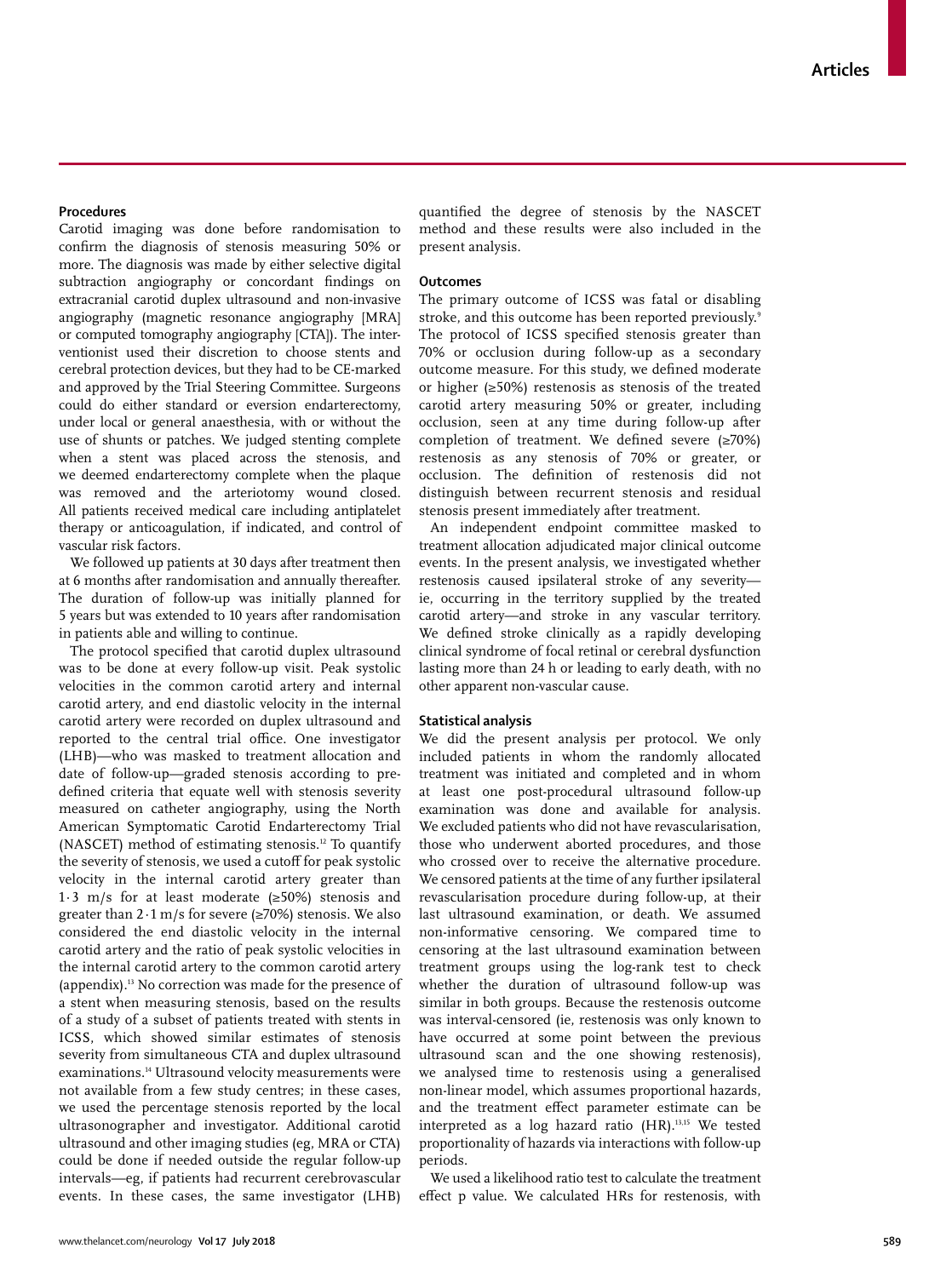

*Figure 1:* **Trial profile**

endarterectomy as the reference group, both without adjustment and after adjustment for patients' baseline characteristics associated independently with restenosis. We identified such baseline characteristics using forward stepwise selection in a generalised non-linear model that included treatment as a covariate. In a post-hoc analysis, we additionally checked the association between statin use at 30 days after treatment and restenosis during follow-up (data for statin use at baseline were not gathered in ICSS). We calculated the cumulative incidence of restenosis at 1 year and 5 years after treatment using the Kaplan-Meier method, with time to restenosis set to the midpoint between the previous normal scan and the one showing restenosis. We truncated Kaplan-Meier plots of time to restenosis at 7 years, because the number of patients in whom ultrasound follow-up was continued beyond this timepoint was relatively small.

To investigate the association between occurrence of restenosis and subsequent stroke during follow-up, we compared event hazards between patients without restenosis (starting from 30 days after the initial revascularisation procedure) and those with restenosis (beginning at the first scan showing restenosis), using Cox proportional hazards models. We used a time-updated covariate,16 whereby a patient with restenosis was included in the no restenosis group up until the scan showing restenosis, thereafter they were in the restenosis group. We counted strokes occurring before the scan showing restenosis in the no restenosis group (appendix). We censored patients at the time of their stroke and disregarded further ultrasound scans. We calculated HRs of outcome events, with no restenosis as the reference group, without adjustment and again with adjustment for baseline characteristics associated independently with restenosis. We did this analysis for both moderate or higher (≥50%) restenosis and severe (≥70%) restenosis.

We did all statistical analyses in Stata 14.1 and used the intcens command for models for interval-censored data. All reported p values are two-sided, with a value less than 0∙05 judged significant. We made no adjustment for multiple comparisons.

This study is registered with the ISRCTN registry, number ISRCTN25337470.

### **Role of the funding source**

The funder had no role in study design, data collection, data analysis, data interpretation, or writing of the report. LHB, JG, JD, and MMB had full access to all data in the study. The corresponding author had final responsibility for the decision to submit for publication.

#### **Results**

Between May, 2001, and October, 2008, 1713 patients were recruited to ICSS, of whom 855 were randomly assigned to stenting and 858 to endarterectomy (figure 1). Ultrasound follow-up was done in 1530 (97%) of 1583 patients who completed treatment, 737 in the stenting and 793 in the endarterectomy groups, with a median duration of follow-up of  $4.0$  years (IQR  $2.3-5.0$ ) and a maximum follow-up of 10 years. No difference was noted in the duration of ultrasound follow-up between the two treatment groups. Baseline characteristics of patients included in the restenosis analysis were similar in the two treatment groups and to the full ICSS trial population (table 1).

At least moderate (≥50%) restenosis occurred more frequently in the stenting group (n=274 patients) than in the endarterectomy group (n=217), with resulting cumulative 5-year risks of 40·7% versus 29·6% (unadjusted HR 1·43, 95% CI 1·21–1·72; p<0·0001; table 2, figure 2A). No difference was noted between the two treatment groups in long-term risk of severe (≥70%) carotid restenosis or occlusion, which occurred in  $10.6\%$  of patients in the stenting group and  $8.5\%$  of patients in the endarterectomy group in the first 5 years (unadjusted HR 1·20, 95% CI 0·86–1·69; p=0·27; table 2, figure 2B). 29 patients had an occlusion of the treated carotid artery during follow-up, 16 in the stenting group and 13 in the endarterectomy group.

In the forward stepwise selection analysis of variables associated independently with restenosis, associations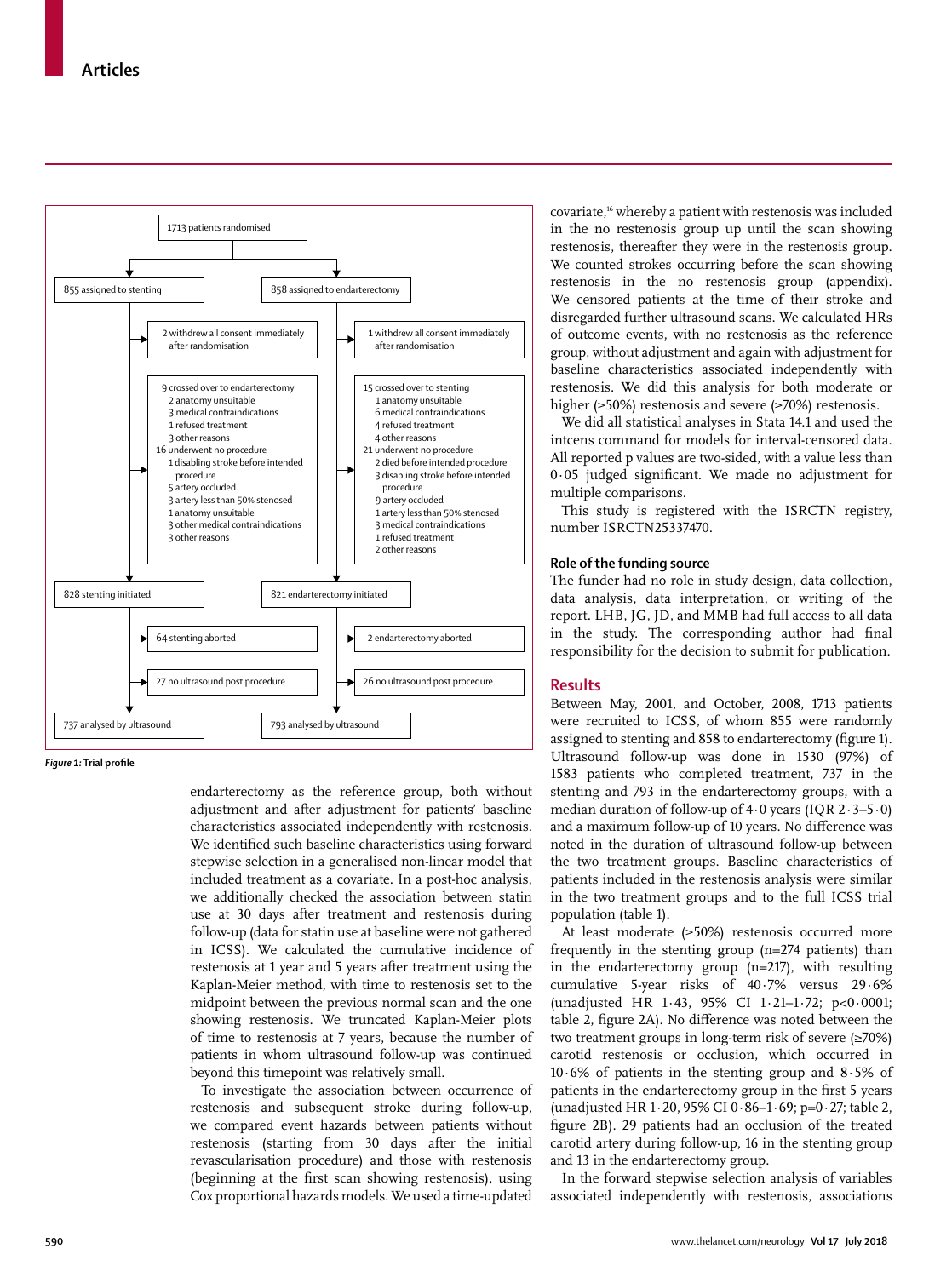|                                                        | <b>Stenting group</b> |                  | <b>Endarterectomy group</b> |                  |  |  |
|--------------------------------------------------------|-----------------------|------------------|-----------------------------|------------------|--|--|
|                                                        | Included in analyses  | All patients     | Included in analyses        | All patients     |  |  |
| <b>Demographics</b>                                    |                       |                  |                             |                  |  |  |
| Age (years)                                            | 70.0 (63.6-76.5)      | 70.8 (64.4-76.9) | 70.6 (64.1-76.9)            | 70.8 (64.1-76.9) |  |  |
| Men                                                    | 513/737 (70%)         | 601/853 (70%)    | 561/793 (71%)               | 606/857 (71%)    |  |  |
| Women                                                  | 224/737 (30%)         | 252/853 (30%)    | 232/793 (29%)               | 251/857 (29%)    |  |  |
| Vascular risk factors and history                      |                       |                  |                             |                  |  |  |
| Treated hypertension                                   | 503/730 (69%)         | 587/843 (70%)    | 552/787 (70%)               | 596/851 (70%)    |  |  |
| Systolic blood pressure (mm Hq)                        | 147.4 (24.1)          | 147.0(24.0)      | 146.0 (23.7)                | 146.0(23.6)      |  |  |
| Diastolic blood pressure (mm Hq)                       | 79.3(11.8)            | 79.2 (11.7)      | 78.2(12.6)                  | 78.3 (12.7)      |  |  |
| <b>Diabetes</b>                                        | 162/737 (22%)         | 184/853 (22%)    | 165/793 (21%)               | 188/857 (22%)    |  |  |
| Non-insulin dependent                                  | 116/730 (16%)         | 134/843 (16%)    | 128/787 (16%)               | 147/851 (17%)    |  |  |
| Insulin dependent                                      | 46/730 (6%)           | 50/843 (6%)      | 37/787 (5%)                 | 41/851 (5%)      |  |  |
| Treated hyperlipidaemia                                | 459/730 (63%)         | 522/843 (62%)    | 523/787 (66.5)              | 563/851 (66%)    |  |  |
| Total cholesterol (mmol/L)                             | 4.9(1.3)              | 4.8(1.3)         | 4.9(1.3)                    | 4.9(1.3)         |  |  |
| Current smoker                                         | 182/730 (25%)         | 205/843 (24%)    | 183/787 (23%)               | 198/851 (23%)    |  |  |
| Ex-smoker                                              | 352/730 (48%)         | 408/843 (48%)    | 392/787 (50%)               | 424/851 (50%)    |  |  |
| Angina in past 6 months                                | 70/730 (10%)          | 83/843 (10%)     | 69/787 (9%)                 | 77/851 (9%)      |  |  |
| Previous myocardial infarction                         | 126/730 (17%)         | 151/843 (18%)    | 145/787 (18%)               | 156/851 (18%)    |  |  |
| Previous coronary-artery bypass graft                  | 95/730 (13%)          | 109/843 (13%)    | 106/787 (13%)               | 116/851 (14%)    |  |  |
| Atrial fibrillation                                    | 44/730 (6%)           | 57/843 (7%)      | 52/787 (7%)                 | 59/851 (7%)      |  |  |
| Other cardioembolic source                             | 15/730 (2%)           | 19/843 (2%)      | 16/787 (2%)                 | 16/851 (2%)      |  |  |
| Cardiac failure                                        | 21/730 (3%)           | 23/843 (3%)      | 40/787 (5%)                 | 47/851 (6%)      |  |  |
| Peripheral artery disease                              | 123/730 (17%)         | 139/843 (16%)    | 122/787 (16%)               | 136/851 (16%)    |  |  |
| Degree of symptomatic carotid stenosis*                |                       |                  |                             |                  |  |  |
| 50-69%                                                 | 75/737 (10%)          | 92/853 (11%)     | 71/793 (9%)                 | 76/857 (9%)      |  |  |
| 70-99%                                                 | 662/737 (90%)         | 761/853 (89%)    | 722/793 (91%)               | 781/857 (91%)    |  |  |
| Degree of contralateral carotid stenosis*              |                       |                  |                             |                  |  |  |
| < 50%                                                  | 495/737 (67%)         | 565/853 (66%)    | 522/793 (66%)               | 561/857 (65%)    |  |  |
| 50-69%                                                 | 104/737 (14%)         | 128/853 (15%)    | 131/793 (17%)               | 142/857 (17%)    |  |  |
| 70-79%                                                 | 93/737 (13%)          | 105/853 (12%)    | 99/793 (12%)                | 110/857 (13%)    |  |  |
| Occluded                                               | 43/737 (6%)           | 49/853 (6%)      | 35/793 (4%)                 | 37/857 (4%)      |  |  |
| Unknown                                                | $2/737$ (<1%)         | 6/853(1%)        | 6/793(1%)                   | 7/857 (1%)       |  |  |
| Most recent ipsilateral event before randomisation+    |                       |                  |                             |                  |  |  |
| Retinal ischaemia (amaurosis fugax or retinal infarct) | 157/728 (22%)         | 174/840 (21%)    | 153/781 (20%)               | 165/844 (20%)    |  |  |
| Transient ischaemic attack                             | 239/737 (32%)         | 273/853 (32%)    | 280/793 (35%)               | 303/857 (35%)    |  |  |
| Ischaemic hemispheric stroke                           | 332/737 (45%)         | 393/853 (46%)    | 348/793 (44%)               | 376/857 (44%)    |  |  |
| Unknown                                                | 9/737 (1%)            | 13/853 (2%)      | 12/793 (2%)                 | 13/857 (2%)      |  |  |
| Time from event to procedure (days)                    | $35(15-82)$           | $35(15-82)$      | 40 (18-87)                  | 40 (18-87)       |  |  |
| Treatment within 14 days of event                      | 181/737 (25%)         | 206/837 (25%)    | 144/791 (18%)               | 151/834 (18%)    |  |  |

Data are either median (IQR), number of patients/total number (%), or mean (SD). Some totals do not add up to 100% because of rounding. \*Degree of stenosis reported by randomising centre according to the measure used in the North American Symptomatic Carotid Endarterectomy Trial or a non-invasive equivalent. †If two events were reported on the same day, the more severe event was counted.

*Table 1:* **Baseline characteristics**

were very similar in both stenting and endarterectomy groups. Therefore, any association between baseline characteristics and risk of restenosis was analysed in both treatment groups combined. Older age, female sex, current or past smoking, non-insulin dependent diabetes, a history of angina, a greater extent of stenosis in the contralateral carotid artery at randomisation, raised systolic and diastolic blood pressures at randomisation, and higher total serum cholesterol at randomisation increased the risk of restenosis independently of each other and of treatment assignment (appendix). Statin use at 30 days after treatment was not associated with any change in the risk of restenosis. Greater contralateral carotid stenosis and non-insulin dependent diabetes also predicted severe restenosis. HRs for restenosis between stenting and endarterectomy were very similar after adjustment for these independent predictors (table 2).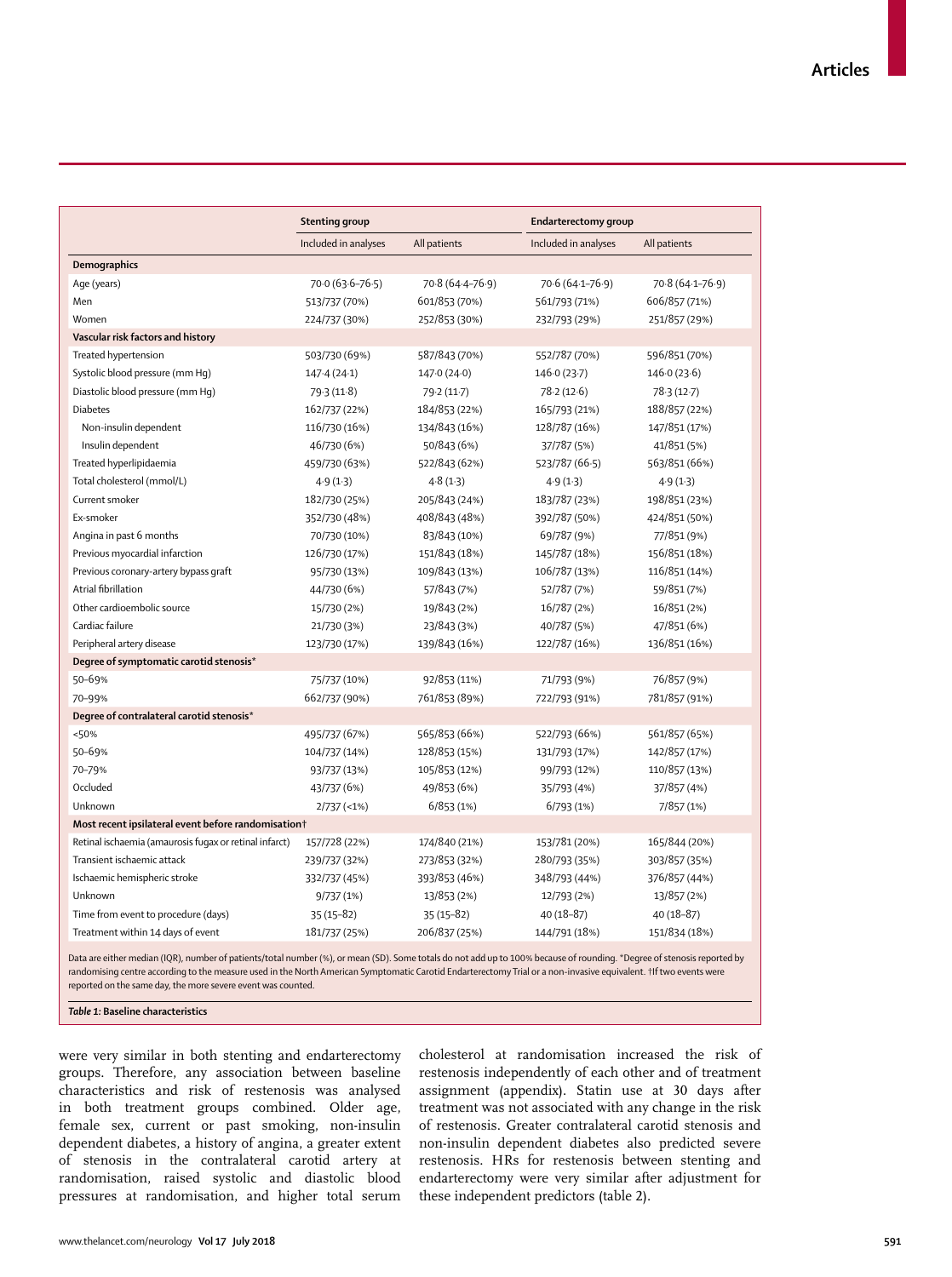|                                                                                              | Stenting (n=737)    | Endarterectomy (n=793) | Stenting vs endarterectomy |               |                      |               |  |  |  |
|----------------------------------------------------------------------------------------------|---------------------|------------------------|----------------------------|---------------|----------------------|---------------|--|--|--|
|                                                                                              |                     |                        | Unadjusted HR (95% CI)     | p value       | Adjusted HR (95%CI)* | p value       |  |  |  |
| At least moderate (≥50%) restenosis or occlusion                                             |                     |                        |                            |               |                      |               |  |  |  |
| Total number of patients with outcome                                                        | 274                 | 217                    | $1.43(1.21-1.72)$          | < 0.0001      | $1.39(1.14 - 1.69)$  | 0.001         |  |  |  |
| Cumulative 1-year incidence (95% CI)                                                         | 27.8% (24.7-31.3)   | $21.0\%$ (18.3-24.1)   | $\cdot$                    | $\cdot$       | $\cdot$ .            | $\ddotsc$     |  |  |  |
| Cumulative 5-year incidence (95% CI)                                                         | 40.7% (36.9-44.8)   | 29.6% (26.3-33.2)      |                            | $\cdot$       | $\cdot$ .            | $\cdot \cdot$ |  |  |  |
| Severe ( $\geq$ 70%) restenosis or occlusion                                                 |                     |                        |                            |               |                      |               |  |  |  |
| Total number of patients with outcome                                                        | 72                  | 62                     | $1.20(0.86 - 1.69)$        | 0.27          | $1.17(0.83 - 1.67)$  | 0.36          |  |  |  |
| Cumulative 1-year incidence (95% CI)                                                         | $6.9\%$ (5.2–9.0)   | $5.2\%$ (3.8-7.0)      |                            | $\cdot \cdot$ | $\ddotsc$            | $\ddotsc$     |  |  |  |
| Cumulative 5-year incidence (95% CI)                                                         | $10.6\%$ (8.4-13.3) | $8.5\%$ (6.7-10.9)     | $\ddotsc$                  | $\cdot$ .     | $\ddotsc$            | $\ddotsc$     |  |  |  |
| HR=hazard ratio. *Adjusted for baseline characteristics predictive of restenosis (appendix). |                     |                        |                            |               |                      |               |  |  |  |



*Figure 2:* **Cumulative incidence of (A) at least moderate (≥50%) carotid artery restenosis or occlusion and (B) severe (≥70%) carotid artery restenosis or occlusion after completed treatment**

Cumulative incidence was estimated by life-table analysis. Plots stop at 7 years' follow-up because the number of patients at risk beyond that time was fewer than 100, but analyses were based on all follow-up data (maximum 10 years). HR=unadjusted hazard ratio.

In both treatment groups combined, patients with at least moderate (≥50%) restenosis were at increased risk of subsequent ipsilateral stroke, with a cumulative risk at 6 years of 6·9% versus 2·5% for patients without restenosis (unadjusted HR  $3.18$ ,  $1.52-6.67$ ; p=0.002; figure 3A, table 3). 6-year cumulative risk of stroke in any territory was also increased to 9·6% in patients with moderate or higher (≥50%) restenosis versus 5·6% in those without restenosis  $(1.96, 1.12-3.45; p=0.019;$ figure 3D, table 3). Analysis by treatment group showed that the restenosis-mediated increase in risk for these events was significant in the endarterectomy group, with a 6-year cumulative risk of ipsilateral stroke of 5·8% in patients with moderate or higher (≥50%) restenosis versus 1·3% in those without restenosis (unadjusted HR 5·75, 1·80–18·33; p=0·003; figure 3C, table 3) and a 6-year risk of any stroke of 6·5% in patients with at least moderate (≥50%) restenosis and 3·4% in those without restenosis (3·12, 1·22–7·99; p=0·018; figure 3F, table 3). No significant increase in risk was noted in the stenting group, with 6-year cumulative risk of ipsilateral stroke of 7·8% in patients with at least moderate (≥50%) restenosis versus 3·8% in those without restenosis (unadjusted HR 2·03, 0·77–5·37; p=0·154; figure 3B, table 3) and risk of any stroke of 12·0% in patients with moderate or higher (≥50%) restenosis versus 8·1% in those without restenosis  $(1.53, 0.75-3.10, p=0.24;$  figure 3E, table 3). The formal test of a statistical interaction between type of treatment (stenting or endarterectomy) and the increase in ipsilateral stroke risk caused by restenosis resulted in  $p=0.10$ . Associations remained significant after adjustment for patients' baseline characteristics predicting restenosis. The presence of severe (≥70%) restenosis or occlusion was not associated with an increase in subsequent stroke, but the power of this analysis was limited by the few patients with severe (≥70%) stenosis (table 4).

#### **Discussion**

In this secondary analysis of ICSS, the long-term risk of moderate or higher (≥50%) restenosis, or occlusion of the carotid artery, was significantly higher after stenting than after endarterectomy. As previously reported,<sup>9</sup> the risk of severe (≥70%) carotid restenosis, or occlusion, did not differ between treatment groups. Among patients in both groups combined, those with at least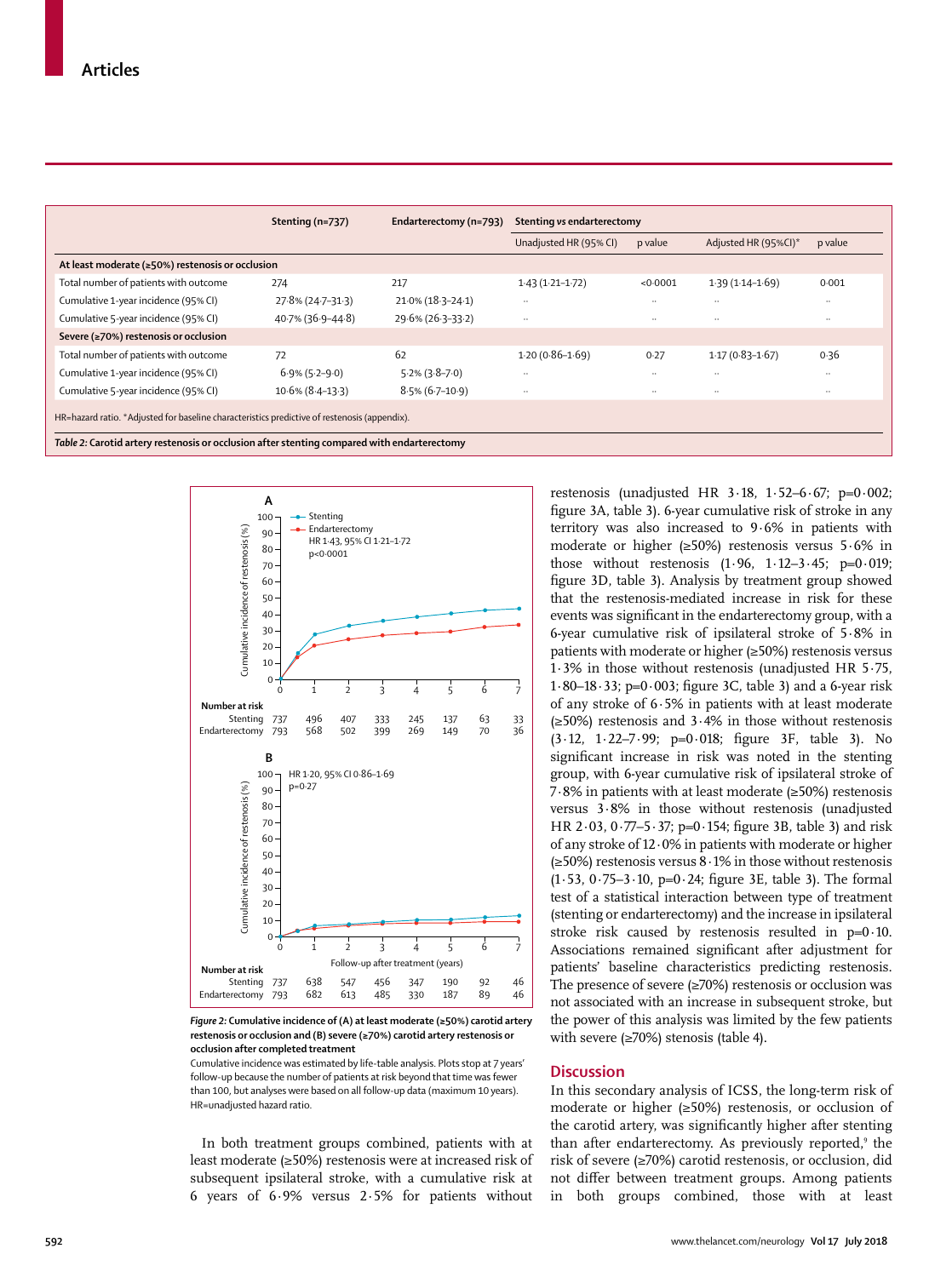

*Figure 3:* **Kaplan-Meier curves of time to (A–C) ipsilateral stroke and (D–F) stroke in any territory with and without at least moderate (≥50%) carotid artery restenosis or occlusion**

HR=unadjusted hazard ratio.

|                    | Both groups         |         | <b>Stenting</b>                    |                                       |                     |         | Endarterectomy                     |                                       |                      |         |
|--------------------|---------------------|---------|------------------------------------|---------------------------------------|---------------------|---------|------------------------------------|---------------------------------------|----------------------|---------|
|                    | HR (95% CI)         | p value | Events with<br>restenosis<br>(n/N) | Events without<br>restenosis<br>(n/N) | HR (95% CI)         | p value | Events with<br>restenosis<br>(n/N) | Events without<br>restenosis<br>(n/N) | HR (95% CI)          | p value |
| Ipsilateral stroke |                     |         |                                    |                                       |                     |         |                                    |                                       |                      |         |
| Unadjusted         | $3.18(1.52 - 6.67)$ | 0.002   | 7/185                              | 12/550                                | $2.03(0.77 - 5.37)$ | 0.154   | 6/137                              | 6/586                                 | $5.75(1.80 - 18.33)$ | 0.003   |
| Adjusted*          | $2.98(1.39 - 6.40)$ | 0.005   | 7/185                              | 12/550                                | $2.06(0.75 - 5.63)$ | 0.161   | 6/137                              | 6/586                                 | 5.83 (1.76-19.33)    | 0.004   |
| Any stroke         |                     |         |                                    |                                       |                     |         |                                    |                                       |                      |         |
| Unadjusted         | $1.96(1.12-3.45)$   | 0.019   | 12/185                             | 27/550                                | $1.53(0.75-3.10)$   | 0.24    | 7/137                              | 15/586                                | $3.12(1.22 - 7.99)$  | 0.018   |
| Adjusted*          | $1.81(1.00-3.26)$   | 0.048   | 12/185                             | 27/550                                | $1.46(0.70-3.04)$   | 0.312   | 7/137                              | 15/586                                | $3.48(1.32 - 9.15)$  | 0.012   |
|                    |                     |         |                                    |                                       |                     |         |                                    |                                       |                      |         |

The first 30 days after a procedure, and patients with restenosis in the first 30 days, are excluded from this analysis. Patients were censored at the time of stroke or at any ipsilateral procedure during follow-up. HR=hazard ratio. \*Adjusted for predictors of restenosis (appendix). Only participants with complete information on these baseline risk factors were included in the adjusted comparisons.

*Table 3:* **Association of at least moderate (≥50%) carotid artery restenosis with subsequent outcome events**

moderate (≥50%) restenosis had a significantly increased risk of subsequent ipsilateral stroke compared with those without restenosis. Analysed separately, the increase in stroke risk in patients with restenosis compared with those without restenosis was significantly higher after initial treatment with endarterectomy, but not after initial treatment with stenting.

Findings of randomised trials have shown that among patients with symptomatic carotid stenosis, stenting is associated with a greater risk of non-disabling procedural stroke than is endarterectomy, but the long-term efficacy at preventing recurrent stroke after the procedural period is equivalent for each procedure.<sup>5,8–10</sup> Despite these reassuring data for stroke prevention, concerns have remained about the risk of restenosis after treatment and whether restenosis increases the long-term risk of recurrent stroke. In the Carotid and Vertebral Artery Transluminal Angioplasty Study (CAVATAS),<sup>13</sup> endovascular treatment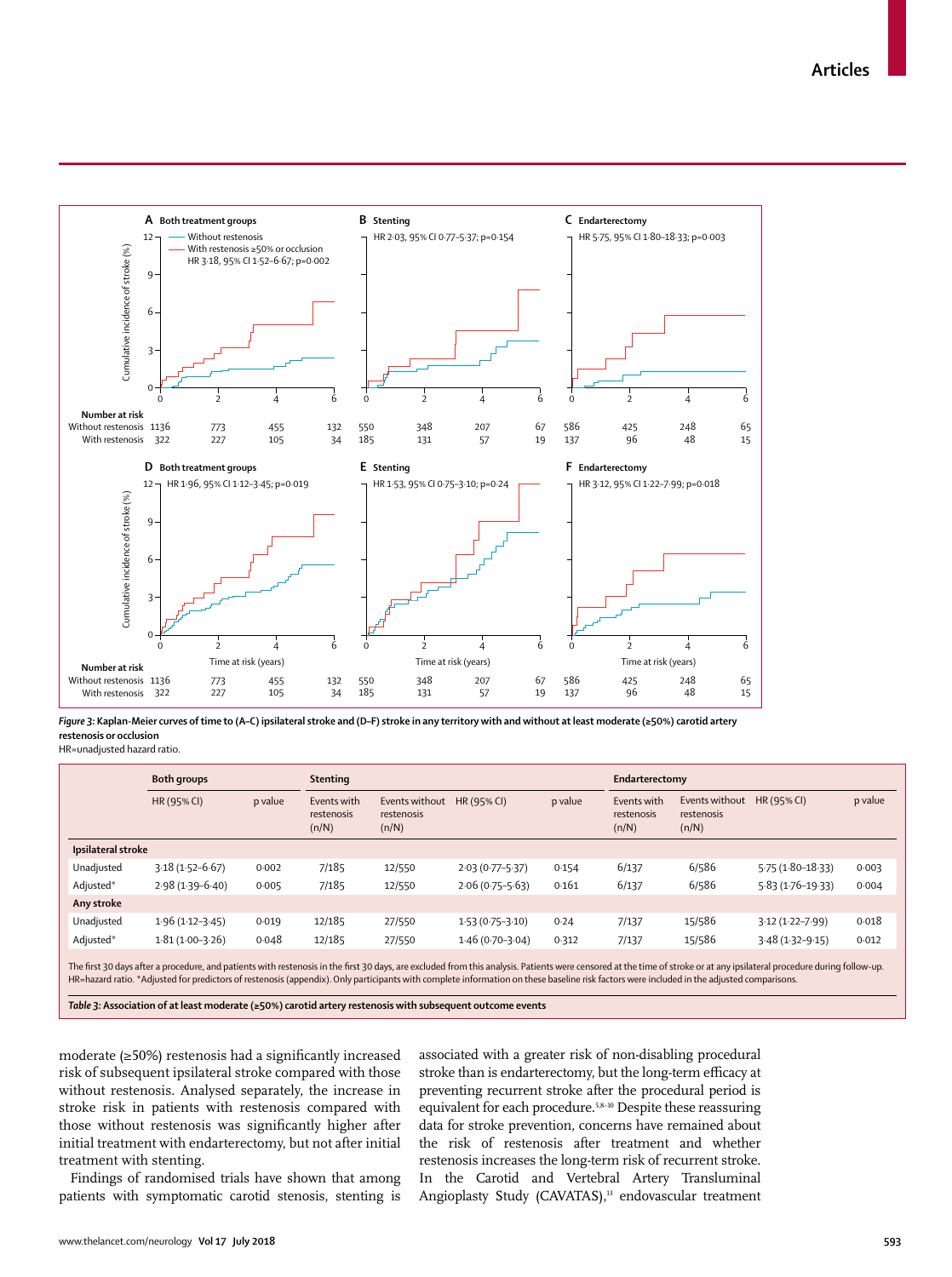|                    | Both groups         |         | <b>Stenting</b>                    |                                       |                      | Endarterectomy |                                    |                                       |                      |         |
|--------------------|---------------------|---------|------------------------------------|---------------------------------------|----------------------|----------------|------------------------------------|---------------------------------------|----------------------|---------|
|                    | HR (95% CI)         | p value | Events with<br>restenosis<br>(n/N) | Events without<br>restenosis<br>(n/N) | HR (95% CI)          | p value        | Events with<br>restenosis<br>(n/N) | Events without<br>restenosis<br>(n/N) | HR (95% CI)          | p value |
| Any stroke         |                     |         |                                    |                                       |                      |                |                                    |                                       |                      |         |
| Unadjusted         | $1.79(0.64 - 4.99)$ | 0.263   | 3/38                               | 37/569                                | $2.06(0.63 - 6.82)$  | 0.234          | 1/34                               | 23/611                                | $1.34(0.18 - 10.10)$ | 0.774   |
| Adjusted*          | $1.64(0.58 - 4.62)$ | 0.346   | 3/38                               | 37/569                                | $1.96(0.58 - 6.59)$  | 0.278          | 1/34                               | 23/611                                | $1.35(0.18 - 10.31)$ | 0.772   |
| Ipsilateral stroke |                     |         |                                    |                                       |                      |                |                                    |                                       |                      |         |
| Unadjusted         | $1.66(0.39 - 7.03)$ | 0.489   | 1/38                               | 18/569                                | $1.37(0.18 - 10.49)$ | 0.761          | 1/34                               | 13/611                                | $2.20(0.28 - 16.99)$ | 0.450   |
| Adjusted*          | $1.46(0.34 - 6.22)$ | 0.613   | 1/38                               | 18/569                                | $1.25(0.16 - 9.80)$  | 0.830          | 1/34                               | 13/611                                | $1.83(0.23 - 14.56)$ | 0.568   |
|                    |                     |         |                                    |                                       |                      |                |                                    |                                       |                      |         |

The first 30 days after a procedure, and patients with restenosis in the first 30 days, are excluded from this analysis. Patients were censored at the time of stroke or at any ipsilateral procedure during follow-up. HR=hazard ratio. \*Adjusted for predictors of restenosis (appendix). Only participants with complete information on these baseline risk factors were included in the adjusted comparisons.

*Table 4:* **Association of severe (≥70%) carotid artery restenosis with subsequent outcome events**

was compared with endarterectomy in patients with predominantly symptomatic carotid stenosis, using the same criteria for grading restenosis as in ICSS. The cumulative 5-year risk of moderate or higher restenosis (≥50%) was 59% after endovascular treatment and 32% after endarterectomy, and risks of severe restenosis (≥70%) or occlusion were 31% and 11%, respectively ( $p<0.0001$ ). However, most patients in the endovascular arm of this early trial were treated by balloon angioplasty alone, without insertion of stents. Since then, several trials comparing primary stenting versus endarterectomy for symptomatic carotid stenosis with ultrasound follow-up have published mid-term and long-term outcomes. In the Stent-Supported Percutaneous Angioplasty of the Carotid Artery versus Endarterectomy (SPACE) trial,<sup>5</sup> rates of severe restenosis (≥70%) 2 years after stenting were significantly higher than after endarterectomy (10∙7% *vs* 4∙6%; p=0·0009), using ultrasound velocity criteria established at the individual local centres. In the Endarterectomy Versus Angioplasty in Patients With Symptomatic Severe Carotid Stenosis (EVA-3S) trial,<sup>6</sup> the proportion of patients with moderate or higher (≥50%) restenosis at 3 years—defined by planimetric measurements on ultrasound—was higher after stenting than after endarterectomy (13% *vs* 5%; p=0·02). However, the incidence of velocity-defined severe restenosis (≥70%), using the same cutoff for peak systolic velocity in the internal carotid artery as in our study  $(\geq 2 \cdot 1 \text{ m/s})$ , did not differ at either 5 years (stenting 2∙3% *vs* endarterectomy 4∙2%) or 10 years (5·0% *vs* 8·3%) after treatment.8 Likewise, in the Carotid Revascularization Endarterectomy versus Stenting Trial (CREST),<sup>10</sup> in which 1159 patients with symptomatic and 1032 patients with asymptomatic carotid stenosis were followed up by ultrasound, the combined 10-year incidence of severe carotid restenosis (≥70%, using a cutoff for peak systolic velocity in the internal carotid artery of ≥3·0 m/s) or repeat revascularisation did not differ between the stenting (12·2%) and endarterectomy (9·7%) groups (HR 1·24, 95% CI 0·91–1·70). In a previous analysis by the CREST investigators,7 restenosis 3 years after treatment was compared using several cutoffs for peak systolic velocity. Severe restenosis—defined by a peak systolic velocity in the internal carotid artery of  $2.1 \text{ m/s}$  or higher—was significantly more frequent after stenting than after endarterectomy (14·8% vs 10·5%; p=0·02), whereas when a cutoff for peak systolic velocity in the internal carotid artery of 3·0 m/s or greater was used, no difference was noted  $(6.0\% \text{ vs } 6.3\%; \text{ p=0.58}).$  The frequency of restenosis equivalent to our measure of 50% or greater ie, a cutoff for peak systolic velocity in the internal carotid artery of greater than  $1·3$  m/s—was not reported.

Some investigators have recommended using higher cutoffs for peak systolic velocity on duplex ultrasound for a given degree of stenosis in stented carotid arteries compared with native arteries because of possible alterations in arterial wall elasticity after stenting.<sup>17,18</sup> However, in ICSS, a comparison was done of duplex ultrasound velocities and degree of restenosis determined by CTA in a subset of 103 patients treated with stents.<sup>14</sup> The optimum cutoff for peak systolic velocity in the internal carotid artery was greater than 1·25 m/s, which is similar to that used in our study for identifying moderate or higher (≥50%) restenosis. Hence, we used the same standardised velocity criteria in both treatment groups in this current analysis. The threshold for peak systolic velocity in the internal carotid artery we used was also similar to one recommended in a consensus paper  $(>1.25 \text{ m/s})$ .<sup>19</sup>

We identified older age, female sex, current or past smoking, non-insulin dependent diabetes, history of angina, greater degree of stenosis in the contralateral carotid artery at randomisation, higher systolic or diastolic blood pressure at randomisation, and higher total serum cholesterol at randomisation as independent predictors of restenosis. In CREST, women, patients with diabetes, and those with dyslipidaemia were also at greater risk of restenosis after either treatment, as were smokers after endarterectomy.<sup>7</sup> Researchers on the CAVATAS trial also identified smoking as an independent risk factor for restenosis.13 Although it is intuitive that vascular risk factors increase the risk for restenosis, the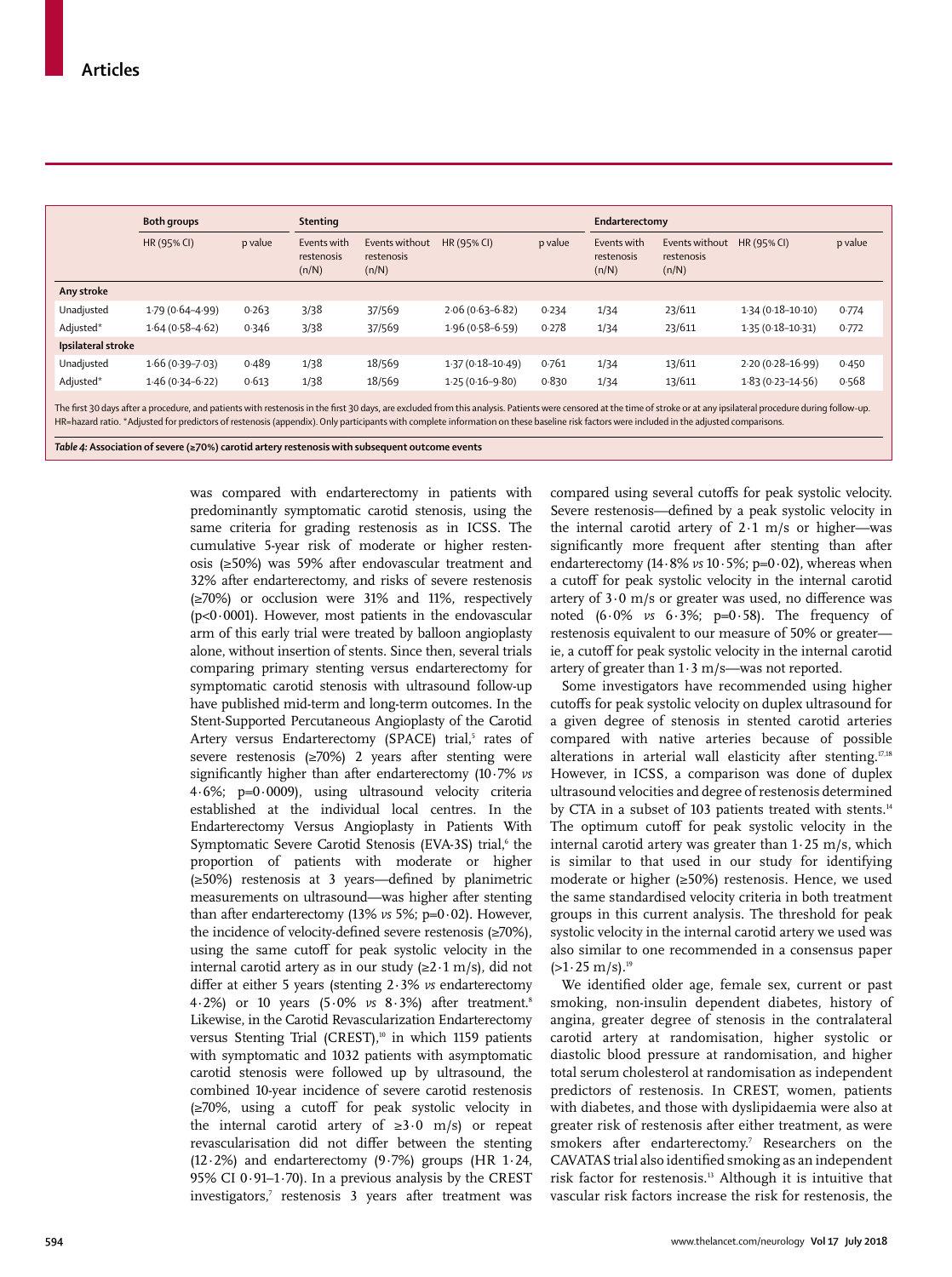reason why female sex was associated with increased risk of restenosis is uncertain. However, this association might relate to the fact that the diameter of carotid arteries is smaller in women compared with men; thus, a given width of intimal hyperplasia might lead to a greater degree of stenosis in women than in men.<sup>20</sup>

Our finding that at least moderate (≥50%) restenosis on routine ultrasound follow-up conferred an increased risk of stroke over time has important implications. In the CAVATAS trial,<sup>13</sup> patients who developed severe restenosis (≥70%) within the first year after treatment had a higher risk of subsequent ipsilateral transient ischaemic attack or stroke combined, but no increase in risk for ipsilateral stroke alone. However, the trial had a third fewer patients than in ICSS. CREST also reported a higher risk of ipsilateral, non-procedure-related stroke during up to 4 years of follow-up among patients who developed severe restenosis at any time during the first 2 years after treatment.7 However, in some patients, restenosis might only have been diagnosed after the stroke had occurred. Therefore, we chose an alternative approach by comparing the risk from the time of diagnosis of restenosis onwards with the risk in patients who did not develop restenosis.

When we analysed outcomes in each treatment group separately, the increase in stroke risk in patients with restenosis was raised significantly after endarterectomy, but not after stenting. However, the formal test for statistical interaction between the type of treatment and the increase in ipsilateral stroke risk caused by restenosis gave a p value of  $0.10$ , indicating that the difference between endarterectomy and stenting was not significant (using the threshold  $p<0.05$ ) and, therefore, could have arisen by chance. Nevertheless, the disparity in risk raises the question of whether pathological processes leading to restenosis might differ between operated and stented arteries. Restenosis occurring in the first 2 years after endarterectomy is attributed commonly to neointimal hyperplasia characterised by a proliferation of smooth muscle cells, which was thought to be associated with a low risk of thromboembolic events.<sup>21-24</sup> Restenosis occurring later is most likely caused by recurrent atherosclerosis. In ICSS, however, most occurrences of restenosis in both treatment groups arose in the first 2 years and, nonetheless, restenosis increased the risk of stroke in the surgery group. Proliferation of smooth muscle cells has also been noted in a patient with severe restenosis 15 months after balloon angioplasty of the internal carotid artery,<sup>25</sup> suggesting similarities with postsurgical restenosis, at least in the early phase. It is possible thougAh that the newly formed endothelium on the stent surface confers some protection against thromboembolic events in the case of luminal narrowing.

In a meta-analysis of summary data from several other randomised trials,<sup>26</sup> the risk of stroke was increased after a diagnosis of severe (≥70%) restenosis after endarterectomy, but not after stenting. This observation of a differential risk corroborates our findings, although the effect of moderate or higher (≥50%) restenosis was not examined. Consistent with the findings of this meta-analysis, the risk of ipsilateral stroke in patients with restenosis after endarterectomy remained relatively low in ICSS, at just over 1% per year. Pooled time-to-event analyses of individual patient-level data from randomised trials could yield further insight into duplex criteria identifying patients with restenosis at higher risk of stroke and the difference in stroke risk associated with restenosis after stenting and endarterectomy.

Our study had some limitations. First, velocity measurements were analysed as recorded by local investigators, and we were not able to review duplex images to check that angle correction was done in all cases. However, our methodology accords with that used in several other studies.8,13,27 Second, the true effect of restenosis on risk for recurrent stroke could have been underestimated because restenosis might only have been diagnosed after a stroke occurred, because we used a time-updated covariate model. For the same reason, the effect of severe restenosis (*vs* moderate or higher restenosis) on subsequent stroke could have been underestimated because restenosis might only have been moderate at the time of the last ultrasound scan and could have become severe before the event occurred. Third, our study could have been underpowered to detect a possible difference in severe restenosis between stenting and endarterectomy and an effect of severe restenosis on stroke risk. Fourth, despite the noted increase in stroke risk in patients with restenosis, our data neither allow us to draw firm conclusions on the usefulness of regular ultrasound follow-up after carotid revascularisation nor justify repeat revascularisation in patients with restenosis. A larger sample size is needed to establish treatment-specific ultrasound velocity cutoffs identifying patients at risk for recurrent stroke, which will require a combined analysis of patient-level data from several randomised trials.

In conclusion, moderate or higher (≥50%) restenosis occurred more frequently after stenting than after endarterectomy. Restenosis after revascularisation of the carotid artery increased significantly the risk for subsequent stroke. However, it remains unclear from our results whether this risk is common to both procedures or whether it is significantly more pronounced in patients who undergo endarterectomy.

#### **Contributors**

All authors contributed to the idea for and design of the study, data acquisition, data analysis, data interpretation, and revision of the report. LHB contributed to study design, data analysis, data interpretation, and writing of the report. JG and JD did statistical analyses, and JG prepared data tables and figures. MMB had final responsibility for data analysis and writing of the report, as chief investigator.

#### **Declaration of interests**

LHB has received unrestricted research grants from AstraZeneca; has received consultancy and advisory board fees from Amgen, Bayer, Bristol-Myers Squibb, and Claret Medical; and has received a travel grant